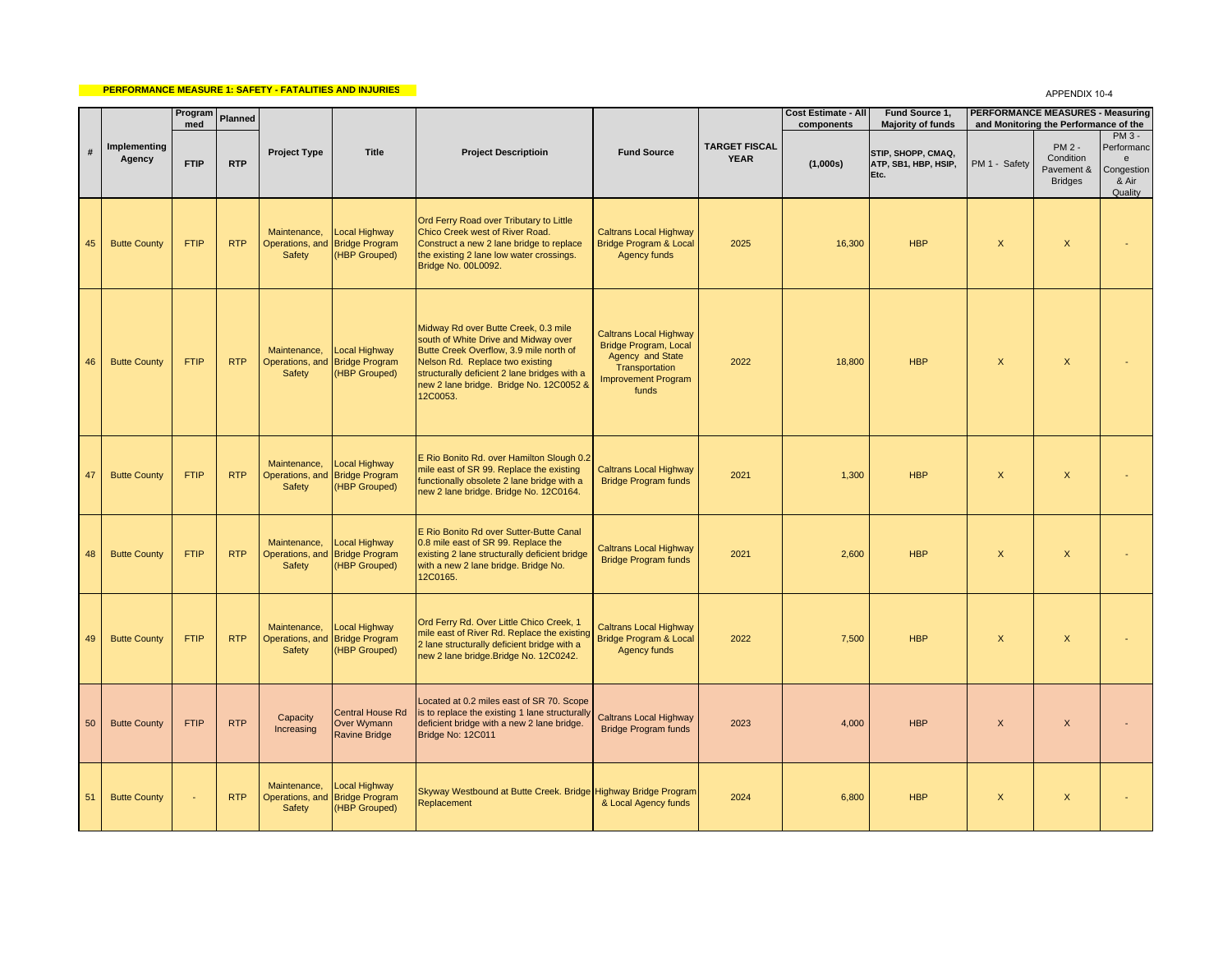| 52 | <b>Butte County</b> | ä,       | <b>RTP</b> | Maintenance,<br>Safety                    | ocal Highway<br>Operations, and Bridge Program<br>(HBP Grouped) | Cana Hwy at Pine Creek. Bridge<br>Replacement                      | <b>Highway Bridge Program</b><br>& Local Agency funds | 2025 | 3,000  | <b>HBP</b> | $\boldsymbol{\mathsf{X}}$ | $\mathsf{x}$              |  |
|----|---------------------|----------|------------|-------------------------------------------|-----------------------------------------------------------------|--------------------------------------------------------------------|-------------------------------------------------------|------|--------|------------|---------------------------|---------------------------|--|
| 53 | <b>Butte County</b> | ä,       | <b>RTP</b> | Maintenance,<br>Operations, and<br>Safety | Local Highway<br><b>Bridge Program</b><br>(HBP Grouped)         | Afton Rd at Butte Creek. Bridge<br>Replacement                     | Highway Bridge Program<br>& Local Agency funds        | 2026 | 3,700  | <b>HBP</b> | $\boldsymbol{\mathsf{X}}$ | X                         |  |
| 54 | <b>Butte County</b> | $\omega$ | <b>RTP</b> | Maintenance,<br>Operations, and<br>Safety | Local Highway<br><b>Bridge Program</b><br>(HBP Grouped)         | Cana Pine Creek Rd at Pine Creek.<br><b>Bridge Replacement</b>     | Highway Bridge Program<br>& Local Agency funds        | 2026 | 3,200  | <b>HBP</b> | $\mathsf X$               | $\mathsf X$               |  |
| 55 | <b>Butte County</b> | $\sim$   | <b>RTP</b> | Maintenance,<br>Safety                    | ocal Highway<br>Operations, and Bridge Program<br>(HBP Grouped) | Mesa Rd at Durham Mutual Irrigation<br>Canal. Bridge Replacement   | <b>Highway Bridge Program</b><br>& Local Agency funds | 2027 | 1,000  | <b>HBP</b> | $\boldsymbol{\mathsf{X}}$ | $\boldsymbol{\mathsf{X}}$ |  |
| 56 | <b>Butte County</b> | ä,       | <b>RTP</b> | Maintenance,<br>Operations, and<br>Safety | <b>Local Highway</b><br><b>Bridge Program</b><br>(HBP Grouped)  | Dunstone Dr at Lower Honcut Creek.<br><b>Bridge Replacement</b>    | Highway Bridge Program<br>& Local Agency funds        | 2027 | 2,800  | <b>HBP</b> | $\boldsymbol{\mathsf{X}}$ | $\mathsf{X}$              |  |
| 57 | <b>Butte County</b> | ä,       | <b>RTP</b> | Maintenance,<br>Operations, and<br>Safety | ocal Highway<br><b>Bridge Program</b><br>(HBP Grouped)          | Lower Wyandotte at Wyman Ravine.<br><b>Bridge Replacement</b>      | <b>Highway Bridge Program</b><br>& Local Agency funds | 2028 | 1,800  | <b>HBP</b> | $\boldsymbol{\mathsf{X}}$ | $\mathsf{x}$              |  |
| 58 | <b>Butte County</b> | ÷.       | <b>RTP</b> | Maintenance,<br>Operations, and<br>Safety | Local Highway<br><b>Bridge Program</b><br>(HBP Grouped)         | Ord Ferry Rd at The Dips. Low Water<br>Crossing.                   | <b>Highway Bridge Program</b><br>& Local Agency funds | 2029 | 16,500 | <b>HBP</b> | $\boldsymbol{\mathsf{X}}$ | X                         |  |
| 59 | <b>Butte County</b> | ÷.       | <b>RTP</b> | Maintenance,<br>Operations, and<br>Safety | ocal Highway<br><b>Bridge Program</b><br>(HBP Grouped)          | Keefer Rd at Keefer Slough. Bridge<br>Replacement                  | Highway Bridge Program<br>& Local Agency funds        | 2030 | 1,300  | <b>HBP</b> | $\boldsymbol{\mathsf{X}}$ | $\boldsymbol{\mathsf{X}}$ |  |
| 60 | <b>Butte County</b> | $\omega$ | <b>RTP</b> | Maintenance,<br>Operations, and<br>Safety | ocal Highway<br><b>Bridge Program</b><br>(HBP Grouped)          | Oro-Bangor Hwy at North Fork Honcut<br>Creek. Bridge Replacement   | <b>Highway Bridge Program</b><br>& Local Agency funds | 2030 | 1,300  | <b>HBP</b> | $\boldsymbol{\mathsf{X}}$ | X                         |  |
| 61 | <b>Butte County</b> | ÷.       | <b>RTP</b> | Maintenance,<br>Operations, and<br>Safety | <b>Local Highway</b><br><b>Bridge Program</b><br>(HBP Grouped)  | Oro-Bangor Hwy at Branch Rocky Honcut<br>Creek. Bridge Replacement | <b>Highway Bridge Program</b><br>& Local Agency funds | 2030 | 1,100  | <b>HBP</b> | $\boldsymbol{\mathsf{X}}$ | $\mathsf{X}$              |  |
| 62 | <b>Butte County</b> | $\omega$ | <b>RTP</b> | Maintenance,<br>Operations, and<br>Safety | ocal Highway<br><b>Bridge Program</b><br>(HBP Grouped)          | Bradford Rd at Little Dry Creek. Bridge<br>Replacement             | <b>Highway Bridge Program</b><br>& Local Agency funds | 2035 | 1,200  | <b>HBP</b> | $\boldsymbol{\mathsf{X}}$ |                           |  |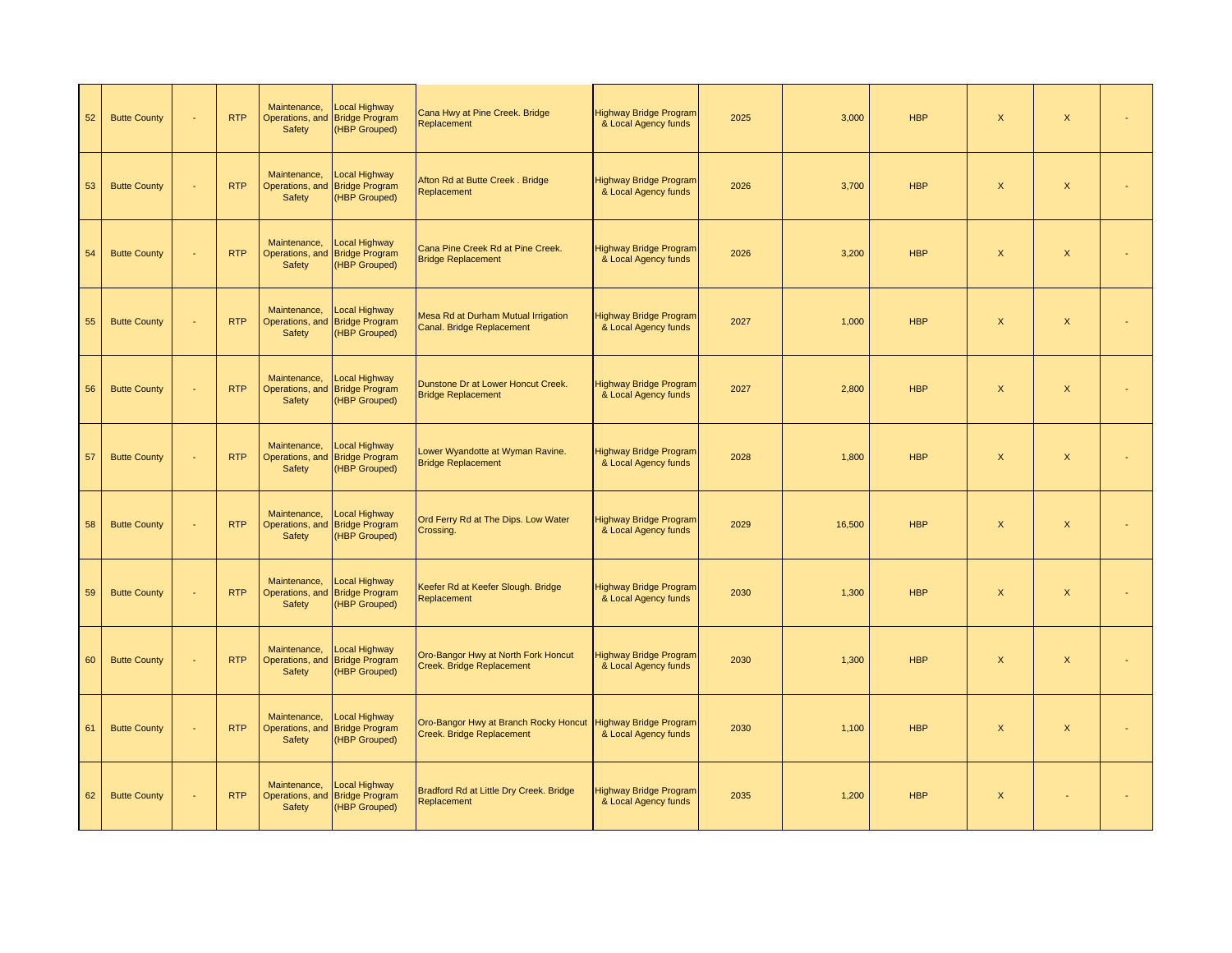| 63 | <b>Butte County</b> | ÷.          | <b>RTP</b> | Maintenance.<br>Operations, and<br>Safety                 | Local Highway<br><b>Bridge Program</b><br>(HBP Grouped)                  | River Rd at Shady Oaks Slough. Bridge<br>Replacement                                                                                                                                     | Highway Bridge Program<br>& Local Agency funds                                | 2035 | 1,000  | <b>HBP</b>   | $\boldsymbol{\mathsf{x}}$ |              |  |
|----|---------------------|-------------|------------|-----------------------------------------------------------|--------------------------------------------------------------------------|------------------------------------------------------------------------------------------------------------------------------------------------------------------------------------------|-------------------------------------------------------------------------------|------|--------|--------------|---------------------------|--------------|--|
| 64 | <b>Butte County</b> | $\omega$    | <b>RTP</b> | Maintenance,<br>Safety                                    | <b>Local Highway</b><br>Operations, and Bridge Program<br>(HBP Grouped)  | River Rd at Grassy Banks Slough. Bridge<br>Replacement                                                                                                                                   | lighway Bridge Program<br>& Local Agency funds                                | 2035 | 1.000  | <b>HBP</b>   | $\mathsf{x}$              |              |  |
| 65 | <b>Butte County</b> | ÷.          | <b>RTP</b> | Maintenance,<br>Safety                                    | <b>Local Highway</b><br>Operations, and Bridge Program<br>(HBP Grouped)  | Swedes Flat Rd at Rocky Honcut Creek.<br><b>Bridge Replacement</b>                                                                                                                       | lighway Bridge Program<br>& Local Agency funds                                | 2040 | 2,500  | <b>HBP</b>   | $\boldsymbol{\mathsf{X}}$ |              |  |
| 66 | <b>Butte County</b> | ÷.          | <b>RTP</b> | Maintenance,<br>Safety                                    | Local Highway<br>Operations, and Bridge Program<br>(HBP Grouped)         | Neal Rd at Nance Canyon. Bridge<br>Replacement                                                                                                                                           | <b>Highway Bridge Program</b><br>& Local Agency funds                         | 2040 | 1,500  | <b>HBP</b>   | $\boldsymbol{\mathsf{x}}$ |              |  |
| 67 | <b>Butte County</b> | ÷.          | <b>RTP</b> | Maintenance,<br>Safety                                    | <b>Local Highway</b><br>Operations, and Bridge Program<br>(HBP Grouped)  | Oro-Chico Hwy at Hamlin Slough. Bridge<br>Replacement                                                                                                                                    | <b>Highway Bridge Program</b><br>& Local Agency funds                         | 2027 | 850    | <b>HBP</b>   | $\boldsymbol{\mathsf{X}}$ |              |  |
| 68 | <b>Butte County</b> | ÷.          | <b>RTP</b> | Maintenance,<br>Safety                                    | Local Highway<br>Operations, and Bridge Program<br>(HBP Grouped)         | Oro-Chico Hwy at Nance Canyon. Bridge<br>Replacement                                                                                                                                     | lighway Bridge Program<br>& Local Agency funds                                | 2027 | 750    | <b>HBP</b>   | $\boldsymbol{\mathsf{X}}$ |              |  |
| 71 | <b>Butte County</b> | <b>FTIP</b> | <b>RTP</b> | Maintenance.<br>Operations, and<br>Safety                 | <b>Highway Safety</b><br><b>Improvement</b><br>Program (HSIP<br>Grouped) | On Cohasset Rd between Nicalog Rd and<br>end of existing guardrail near Jack Rabbit<br>Flat Rd. Work: Upgrade existing<br>quardrails. H9-03-001.                                         | <b>Highway Safety</b><br><b>Improvement Program</b><br>and Local Agency Funds | 2021 | 1,000  | <b>HSIP</b>  | $\boldsymbol{\mathsf{x}}$ |              |  |
| 72 | <b>Butte County</b> |             | <b>RTP</b> | Maintenance,<br>Operations, and Project - HSIP-<br>Safety | <b>Cohasset MBGR</b><br>5912(114)                                        | Upgrade MBGR - Cohasset Rd between<br>Nicalog Rd. and end of existing quardrail<br>near Jack Rabbit Flat Rd.                                                                             | <b>HSIP</b>                                                                   | 2021 | 1,000  | <b>HSIP</b>  | $\mathsf{X}$              |              |  |
| 74 | Caltrans            | <b>FTIP</b> | <b>RTP</b> | Maintenance,<br>Operations, and<br>Safety                 | SR 99 Bridge Rail<br>Upgrade                                             | SR 99 - In and near Chico, from north of<br>Route 162 to north of Broyles Road.<br>Bridge rail upgrade at six locations. (EA<br>0H330)                                                   | SHOPP - Bridge<br><b>Preservation Program</b><br>funds                        | 2021 | 9,100  | <b>SHOPP</b> | $\mathsf X$               |              |  |
| 75 | Caltrans            | <b>FTIP</b> | <b>RTP</b> | Maintenance,<br>Operations, and<br>Safety                 | SR 99 Bridge<br><b>Scour Mitigation</b>                                  | SR 99 - Near Richvale, at Cottonwood<br>Creek Bridge No. 12-0120, from 0.3 mile<br>south to 0.5 mile north of Nelson Avenue.<br>Replace and realign scour-critical bridge.<br>(EA 0F290) | SHOPP - Bridge<br><b>Preservation Program</b><br>funds                        | 2021 | 15,600 | <b>SHOPP</b> | $\mathsf{X}$              | $\mathsf{X}$ |  |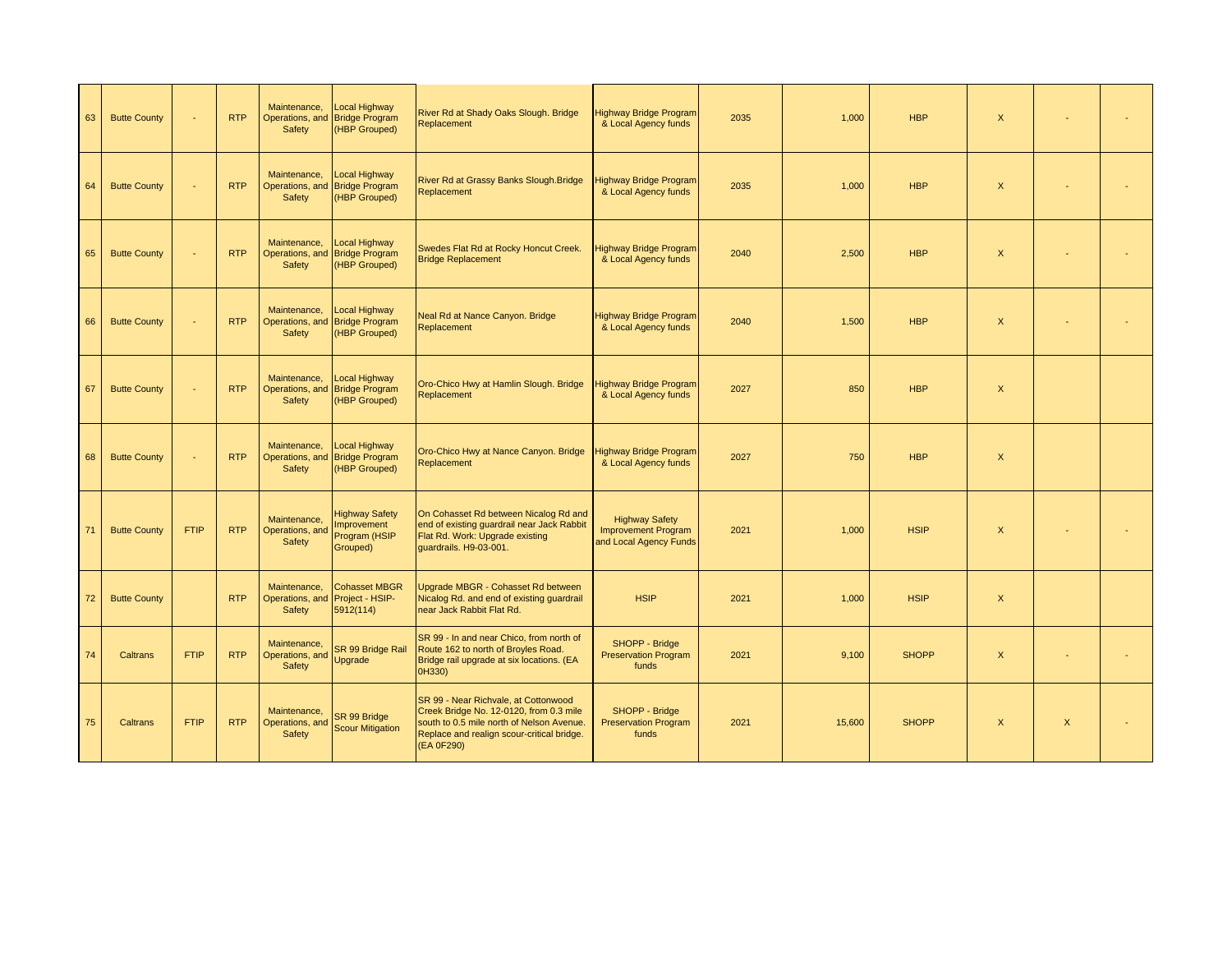| 76 | Caltrans | <b>FTIP</b> | <b>RTP</b> | Maintenance.<br>Operations, and<br>Safety | <b>SR 70 Permanent</b><br><b>Restoration</b> | SR 70 - Near Paradise, from 0.8 mile west<br>to 0.2 mile east of Shady Rest Area.<br>Restore and repair damaged roadway by<br>raising the existing vertical alignment by<br>approximately 5 feet and protecting the<br>embankment against future flooding with<br>Rock Slope Protection (RSP) or a<br>retaining structure. (EA 3H540) | <b>SHOPP - Emergency</b><br>Response Major<br>Damage<br>funds             | 2023 | 58,900 | <b>SHOPP</b> | $\boldsymbol{\mathsf{X}}$ |  |
|----|----------|-------------|------------|-------------------------------------------|----------------------------------------------|---------------------------------------------------------------------------------------------------------------------------------------------------------------------------------------------------------------------------------------------------------------------------------------------------------------------------------------|---------------------------------------------------------------------------|------|--------|--------------|---------------------------|--|
| 79 | Caltrans | <b>FTIP</b> | <b>RTP</b> | Maintenance,<br>Operations, and<br>Safety | SR 162 Safety<br><b>Improvements</b>         | SR 162 - In and near Oroville, from<br>Foothill<br>Boulevard to the Gold Country Casino<br>entrance. Construct two-way left-turn lane<br>and widen shoulders. (EA 2H630)                                                                                                                                                              | <b>SHOPP - Collision</b><br>Reduction<br>funds                            | 2022 | 22,400 | <b>SHOPP</b> | $\boldsymbol{\mathsf{X}}$ |  |
| 80 | Caltrans | <b>FTIP</b> | <b>RTP</b> | Maintenance,<br>Operations, and<br>Safety | SR 32 Safety<br>Improvements                 | SR 32 - In Chico, from West Sacramento<br>Avenue (East) to West Sacramento<br>Avenue<br>(West). Construct two roundabouts. (EA<br>2H240)                                                                                                                                                                                              | <b>SHOPP - Collision</b><br>Reduction<br>funds                            | 2022 | 6.800  | <b>SHOPP</b> | $\mathsf{X}$              |  |
| 81 | Caltrans | <b>FTIP</b> | <b>RTP</b> | <b>Safety</b>                             | SR 70 Passing<br>Lanes (Segment 1)           | SR 70, from 0.1 mile south of Palermo<br>Road, to just north of Ophir Road/Pacific<br><b>Heights</b><br>intersection. SHOPP Safety Only. Add<br>center turn lane and 8 foot shoulders. (EA<br>3H71U)                                                                                                                                  | <b>SHOPP</b><br>funds                                                     | 2020 | 32,720 | <b>SHOPP</b> | $\boldsymbol{\mathsf{x}}$ |  |
| 82 | Caltrans | <b>FTIP</b> | <b>RTP</b> | Capacity<br>Increasing                    | <b>SR 70 Passing</b><br>Lanes (Segment 1)    | SR 70, from 0.1 mile south of Palermo<br>Road, to just north of Ophir Road/Pacific<br><b>Heights</b><br>intersection. Widen from 2 lanes to 4<br>lanes. (EA 3H71U). Capacity increasing<br>portion only.                                                                                                                              | <b>Federal Demonstration</b><br>Funds, STIP<br>Funds,<br>funds (RIP &IIP) | 2020 | 12,480 | STIP & Demo  | $\times$                  |  |
| 83 | Caltrans | <b>FTIP</b> | <b>RTP</b> | Safety                                    | SR 70 Passing<br>Lanes (Segment 2)           | SR 70 near Oroville, from 0.2 mile north of<br>Cox Lane to 0.1 mile north of Palermo<br>Road/Welsh Road. Widen for two-way left-<br>turn lane and standard shoulders, and<br>provide a roadside clear recovery zone.<br>(EA 3H72U)                                                                                                    | <b>SHOPP</b><br>funds                                                     | 2021 | 36,860 | <b>SHOPP</b> | $\mathsf{x}$              |  |
| 84 | Caltrans | <b>FTIP</b> | <b>RTP</b> | Capacity<br>Increasing                    | SR 70 Passing<br>Lanes (Segment 2)           | On SR 70, near Oroville, from 0.2 mile<br>north of Cox Lane to 0.1 mile north of<br>Palermo Road/Welsh Road. Widen from<br>2 lanes to 4 lanes. (EA 3H72U))                                                                                                                                                                            | <b>Federal Demonstration</b><br>Funds, STIP<br>Funds (RIP & IIP           | 2021 | 13,665 | <b>STIP</b>  | $\mathsf X$               |  |
| 85 | Caltrans | <b>FTIP</b> | <b>RTP</b> | Safety                                    | <b>SR 70 Passing</b><br>Lanes (Segment 3)    | On Route 70 from 0.4 mile South or East<br>of Gridley Road to 0.3 mile South of<br>Butte/Yuba County line. Widen from 2<br>lanes to 4 lanes. (EA 3H930 & 3F282)                                                                                                                                                                       | <b>SHOPP</b><br>funds                                                     | 2022 | 44,068 | <b>SHOPP</b> | $\boldsymbol{\mathsf{x}}$ |  |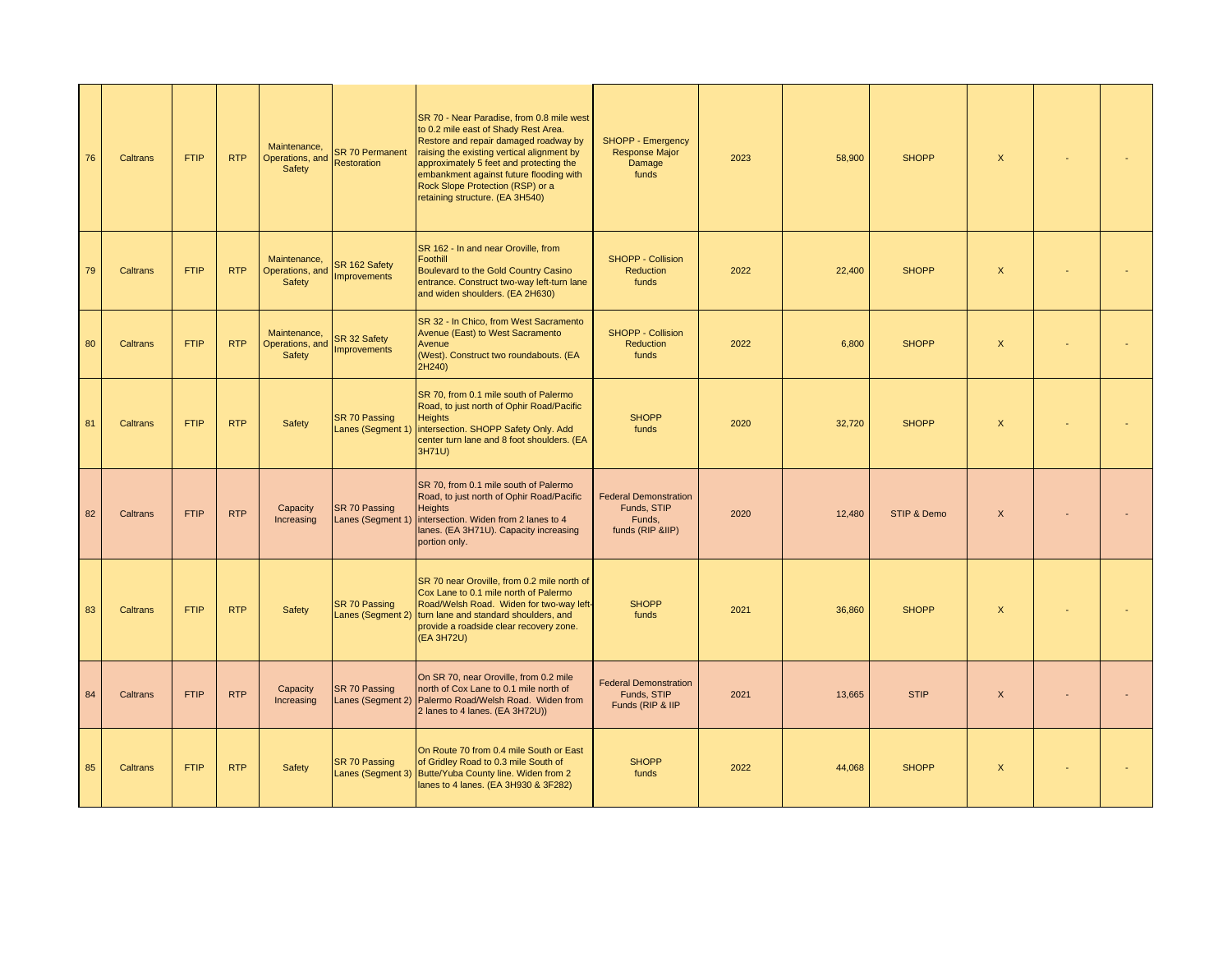| 86 | Caltrans | <b>FTIP</b> | <b>RTP</b> | Capacity<br>Increasing                    | SR 70 Passing                                                                      | On SR 70 from 0.4 mile South or East of<br>Gridley Road to 0.3 mile South of<br>Lanes (Segment 3) Butte/Yuba County line. Widen from 2<br>lanes to 4 lanes. (EA 3F282)                                                                                                                                                               | <b>STIP</b><br>Funds (RIP & IIP)                                                                                            | 2022 | 21,800 | <b>STIP</b>  | X                         |              |              |
|----|----------|-------------|------------|-------------------------------------------|------------------------------------------------------------------------------------|--------------------------------------------------------------------------------------------------------------------------------------------------------------------------------------------------------------------------------------------------------------------------------------------------------------------------------------|-----------------------------------------------------------------------------------------------------------------------------|------|--------|--------------|---------------------------|--------------|--------------|
| 88 | Caltrans | <b>FTIP</b> | <b>RTP</b> | Maintenance,<br>Operations, and<br>Safety | SR 32 Safety<br>mprovements                                                        | SR 32 - Near Chico, from Gianella Road<br>to Muir Avenue. Install lighting, widen<br>shoulders, upgrade end treatments at<br>bridge approaches, and rehabilitate<br>culverts. (EA 4H880)                                                                                                                                             | SHOPP - Collision<br><b>Reduction</b><br>funds                                                                              | 2022 | 21,900 | <b>SHOPP</b> | $\boldsymbol{\mathsf{X}}$ |              |              |
| 89 | Caltrans | <b>FTIP</b> | <b>RTP</b> | Maintenance.<br>Operations, and<br>Safety | <b>SR 32 Pavement</b><br>Rehab                                                     | SR 32 - In and near Chico, from Muir<br>Avenue to Route 99 (PM 5.0/10.2L/R).<br>Rehabilitate pavement, install signals and<br>lighting, upgrade Transportation<br>Management System (TMS) elements,<br>rehabilitate drainage systems, and<br>upgrade facilities to Americans with<br>Disabilities Act (ADA) standards. (EA<br>4H760) | SHOPP - Roadway<br>Preservation funds                                                                                       | 2025 | 33,200 | <b>SHOPP</b> | $\mathsf{x}$              | $\mathsf{X}$ | $\mathsf{X}$ |
| 91 | Caltrans | <b>FTIP</b> | <b>RTP</b> | Maintenance,<br>Operations, and<br>Safety | SR 191 Permanent<br>Restoration                                                    | SR 191 - In and near Paradise, from 0.3<br>mile south of Airport Road to 0.2 mile<br>north of Old Clark Road. Stabilize the fire<br>damaged cut slopes, widen shoulders to<br>create catchment area for rockfall debris,<br>and improve drainage systems. (EA<br>0J870)                                                              | SHOPP - Emergency<br>Response Major<br>Damage<br>funds                                                                      | 2021 | 12,500 | <b>SHOPP</b> | $\mathsf{X}$              |              |              |
| 92 | Caltrans | <b>FTIP</b> | <b>RTP</b> | Maintenance,<br>Operations, and<br>Safety | <b>SR 32 Permanent</b><br>Restoration                                              | SR 32 - Near Forest Ranch, from 1.3<br>miles west to 1.1 miles west of Carpenter<br>Ridge Road. Stabilize embankment slope<br>from recurring slipouts by constructing a<br>retaining wall, rehabilitating drainage<br>systems, and upgrading guardrail. (EA<br>0J700)                                                                | <b>SHOPP - Emergency</b><br>Response Major<br>Damage<br>funds                                                               | 2022 | 19,350 | <b>SHOPP</b> | $\boldsymbol{\mathsf{x}}$ |              |              |
| 93 | Caltrans | <b>FTIP</b> | <b>RTP</b> | Maintenance,<br>Operations, and<br>Safety | <b>SR 70 Permanent</b><br>Restoration                                              | SR 70 - Near Pulga, from 0.7 mile east of<br>Pinkston Canyon Road/Big Bend Road to<br>1.7 miles west of North Fork Feather River<br>Bridge. Replace three culverts damaged<br>during the Camp Fire. (EA 0J720)                                                                                                                       | SHOPP - Emergency<br><b>Response Major</b><br>Damage<br>funds                                                               | 2022 | 6,730  | <b>SHOPP</b> | $\boldsymbol{\mathsf{x}}$ |              |              |
| 96 | Chico    | <b>FTIP</b> | <b>RTP</b> | Bicycle &<br>Pedestrian                   | <b>Esplanade Corridor</b><br>Safety and<br>Accessibility<br>Improvement<br>Project | Project includes various non motorized<br>"complete streets" improvements along<br>the Esplanade Corridor from W. 11th<br>Avenue to Memorial Avenue.<br>Improvements are both on Esplande and<br>Oleander.                                                                                                                           | <b>Congestion Mitigation</b><br>and Air Quality Program,<br>Local Agency & Active<br><b>Transportation Program</b><br>Funds | 2022 | 7.700  | <b>ATP</b>   | $\mathsf{x}$              |              | $\mathsf{X}$ |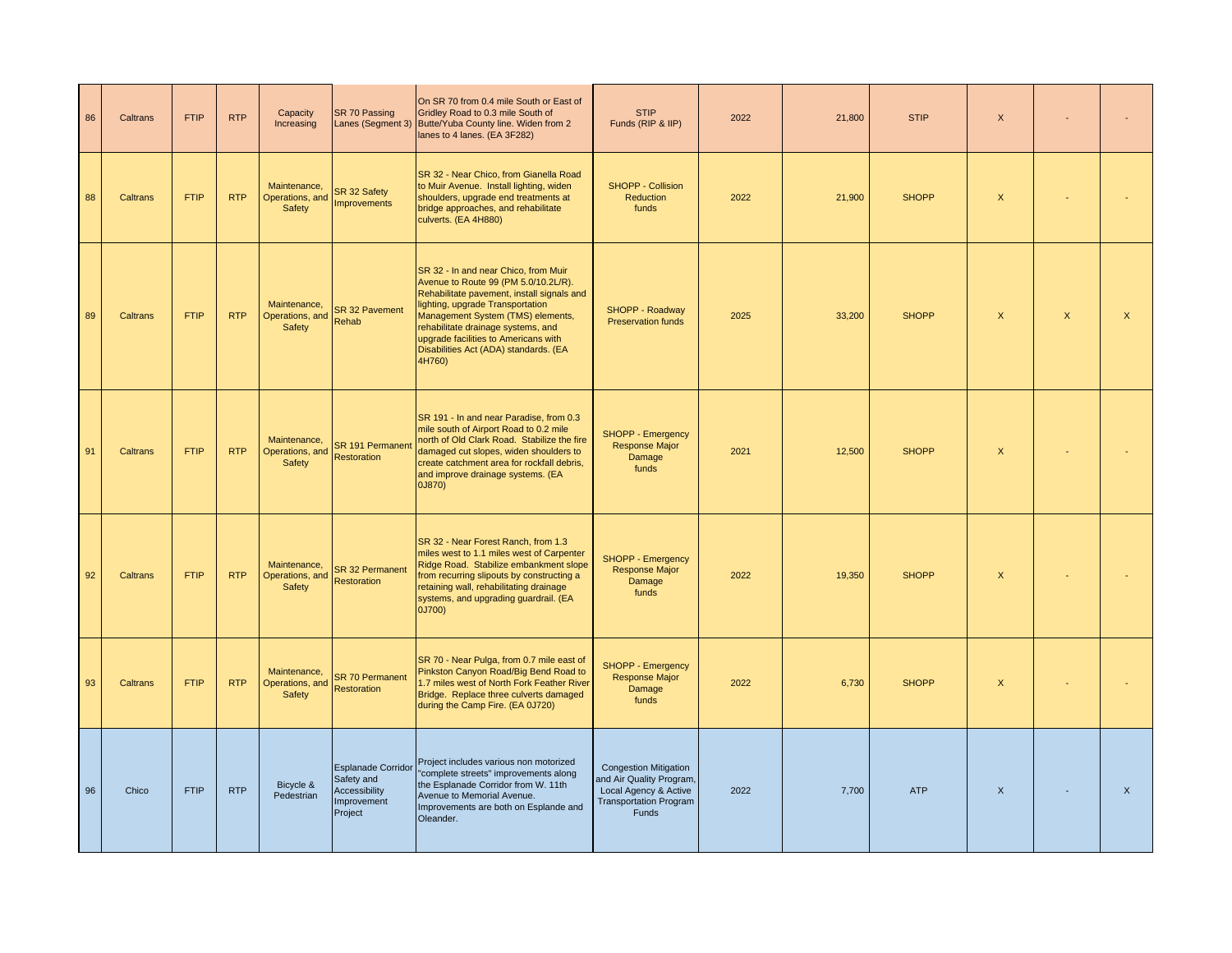| 107<br>Chico | <b>FTIP</b> | <b>RTP</b> | Capacity<br>Increasing                    | <b>Bruce Rd Bridge</b><br>Replacement<br>Project                        | In Chico 0.5 miles south of Humboldt Rd<br>on Bruce Road over Little Chico<br>Creek.Project includes replacement of an<br>existing 2-lane functionally obsolete bridge<br>with a new 4-lane bridge including<br>reconstruction of bridge approaches. New<br>bridge incorporates a class I bicycle<br>facility. | Local Agency funds &<br><b>Future Highway Bridge</b><br>Program Funds         | 2022 | 7.900 | <b>LOCAL</b> | $\mathsf{X}$              | $\mathsf{X}$ |  |
|--------------|-------------|------------|-------------------------------------------|-------------------------------------------------------------------------|----------------------------------------------------------------------------------------------------------------------------------------------------------------------------------------------------------------------------------------------------------------------------------------------------------------|-------------------------------------------------------------------------------|------|-------|--------------|---------------------------|--------------|--|
| Chico<br>130 | <b>FTIP</b> | <b>RTP</b> | Maintenance.<br>Operations, and<br>Safety | <b>Highway Safety</b><br>mprovement<br>Program (HSIP<br>Grouped)        | At the intersection at SR-99 NB On-Off<br>Ramps/ Eaton Road / Hicks Lane. Scope<br>is to construct a 5-leg roundabout<br>intersection with adequate bike and<br>pedestrian access. H8-03-003:                                                                                                                  | <b>Highway Safety</b><br><b>Improvement Program</b><br>and Local Agency Funds | 2021 | 5.800 | <b>HSIP</b>  | $\mathsf{x}$              |              |  |
| 131<br>Chico | <b>FTIP</b> | <b>RTP</b> | Maintenance,<br>Operations, and<br>Safety | <b>Highway Safety</b><br>mprovement<br>Program (HSIP<br>Grouped)        | Citywide systemic safety improvements<br>including installation of improved signal<br>hardware and countdown heads at<br>signalized intersections, pedestrian<br>crossings at uncontrolled locations, and<br>upgraded intersection pavement markings<br>at non-signalized intersections.                       | <b>Highway Safety</b><br><b>Improvement Program</b><br>and Local Agency Funds | 2020 | 1,600 | <b>HSIP</b>  | $\boldsymbol{\mathsf{X}}$ |              |  |
| 132<br>Chico | <b>FTIP</b> | <b>RTP</b> | Maintenance.<br>Operations, and<br>Safety | Local Highway<br><b>Bridge Program</b><br>(HBP Grouped)                 | Ivy St. Over Little Chico Creek between<br>9th & 11th Streets. Rehabilitate and widen Highway Bridge Program<br>the existing 2 lane bridge to a full width 2<br>lanes with shoulders. Bridge No. 12C0279.                                                                                                      | & Local Agency funds                                                          | 2026 | 2.100 | <b>HBP</b>   | $\mathsf{x}$              |              |  |
| Chico<br>133 | <b>FTIP</b> | <b>RTP</b> | Maintenance,<br>Safety                    | Local Highway<br>Operations, and Bridge Program<br>(HBP Grouped)        | Pomona Rd. Over Little Chico Creek, 0.4<br>mile south east of Miller Ave. Replace the<br>existing 2 lane bridge, without adding lane<br>capacity. Bridge No. 12C0328, Project<br>#5037(024), 5037(036)                                                                                                         | <b>Highway Bridge Program</b><br>funds                                        | 2024 | 4,200 | <b>HBP</b>   | $\boldsymbol{\mathsf{X}}$ |              |  |
| 134<br>Chico | <b>FTIP</b> | <b>RTP</b> | Maintenance,<br>Safety                    | <b>Local Highway</b><br>Operations, and Bridge Program<br>(HBP Grouped) | Salem Street. Over Little Chico Creek, 0.1<br>mile north of 10th St. Rehabilitate<br>functionally obsolete 2 lane bridge. No<br>Added Lane capacity. Bridge No.<br>12C0336.)                                                                                                                                   | <b>Highway Bridge Program</b><br>funds                                        | 2024 | 4,300 | <b>HBP</b>   | $\mathsf{x}$              |              |  |
| 135<br>Chico | <b>FTIP</b> | <b>RTP</b> | Capacity<br>Increasing                    | Guynn Rd over<br><b>Lindo Channel</b><br><b>Bridge Project</b>          | Project is located just north of W Lindo<br>Ave. Replace the existing 1 lane<br>structurally deficient bridge with a new 2<br>lane bridge. Bridge No 12C0066                                                                                                                                                   | <b>Highway Bridge Program</b><br>funds                                        | 2024 | 5,300 | <b>HBP</b>   | $\boldsymbol{\mathsf{X}}$ |              |  |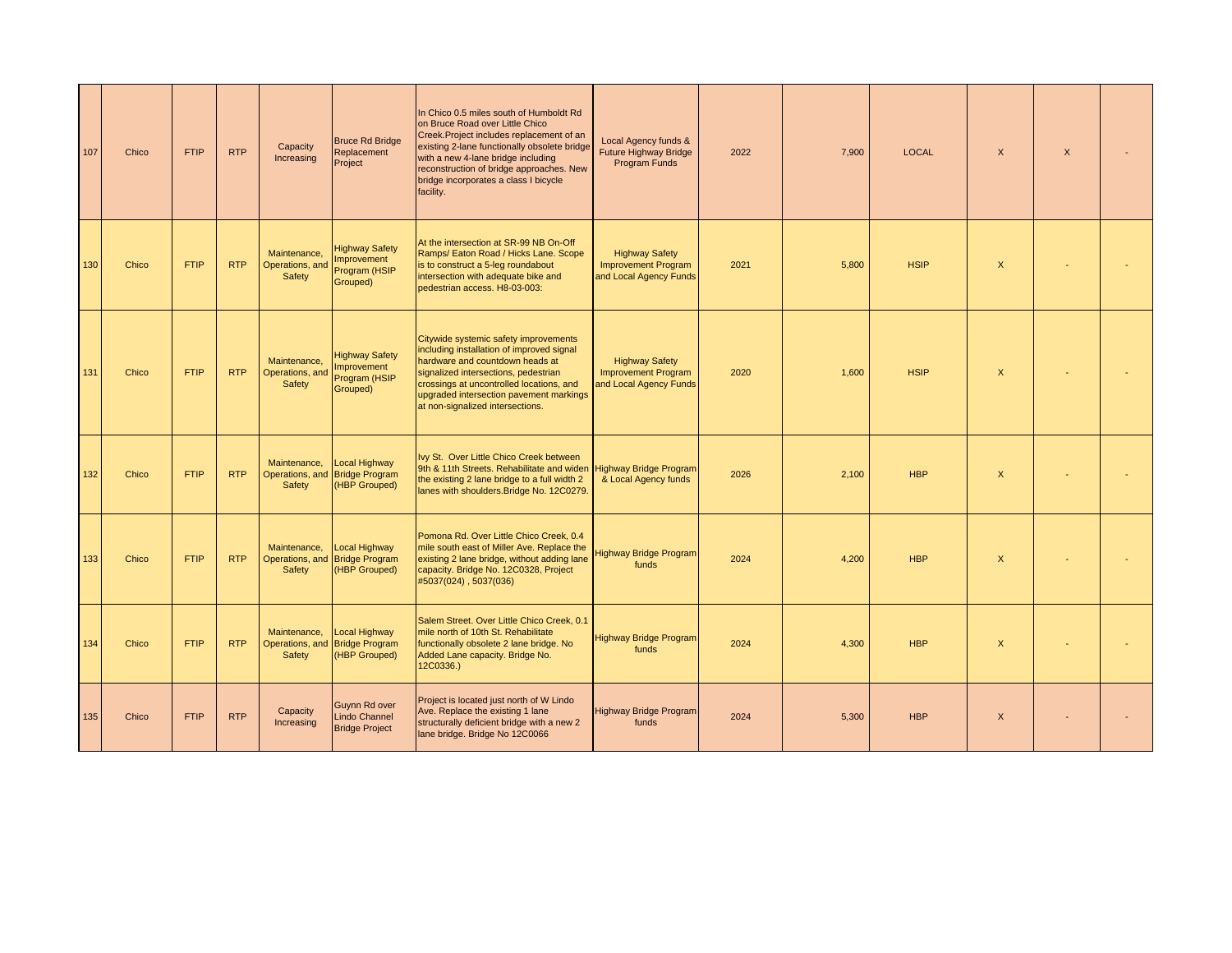| 224 | Paradise | <b>FTIP</b> | <b>RTP</b> | Maintenance,<br>Operations, and<br>Safety | <b>Highway Safety</b><br>Improvement<br>Program (HSIP<br>Grouped) | Bille Road & Sawmill Road. One of sixteen<br>stop-controlled intersections at various<br>locations. Scope of Work is to<br>systemically improve minor street<br>approaches with a combination of splitter<br>islands, additional intersection<br>warning/regulatory signs, improved<br>pavement markings, and improved sight<br>triangles. H9-03-012       | <b>Highway Safety</b><br><b>Improvement Program</b><br>and Local Agency Funds | 2025 | 77 | <b>HSIP</b> | $\mathsf{X}$              |  |
|-----|----------|-------------|------------|-------------------------------------------|-------------------------------------------------------------------|------------------------------------------------------------------------------------------------------------------------------------------------------------------------------------------------------------------------------------------------------------------------------------------------------------------------------------------------------------|-------------------------------------------------------------------------------|------|----|-------------|---------------------------|--|
| 225 | Paradise | <b>FTIP</b> | <b>RTP</b> | Maintenance,<br>Operations, and<br>Safety | <b>Highway Safety</b><br>Improvement<br>Program (HSIP<br>Grouped) | Black Olive Drive & Foster Road. Two of<br>sixteen stop-controlled intersections at<br>various locations. Scope of Work is to<br>systemically improve minor street<br>approaches with a combination of splitter<br>islands, additional intersection<br>warning/regulatory signs, improved<br>pavement markings, and improved sight<br>triangles. H9-03-012 | <b>Highway Safety</b><br><b>Improvement Program</b><br>and Local Agency Funds | 2025 | 77 | <b>HSIP</b> | $\boldsymbol{\mathsf{X}}$ |  |
| 226 | Paradise | <b>FTIP</b> | <b>RTP</b> | Maintenance.<br>Operations, and<br>Safety | <b>Highway Safety</b><br>Improvement<br>Program (HSIP<br>Grouped) | Buschmann Road & Foster Road, Three<br>of sixteen stop-controlled intersections at<br>various locations. Scope of Work is to<br>systemically improve minor street<br>approaches with a combination of splitter<br>islands, additional intersection<br>warning/regulatory signs, improved<br>pavement markings, and improved sight<br>triangles. H9-03-012  | <b>Highway Safety</b><br><b>Improvement Program</b><br>and Local Agency Funds | 2025 | 77 | <b>HSIP</b> | $\mathsf{X}$              |  |
| 227 | Paradise | <b>FTIP</b> | <b>RTP</b> | Maintenance,<br>Operations, and<br>Safety | <b>Highway Safety</b><br>Improvement<br>Program (HSIP<br>Grouped) | Elliott Road & Almond Street. Four of<br>sixteen stop-controlled intersections at<br>various locations. Scope of Work is to<br>systemically improve minor street<br>approaches with a combination of splitter<br>islands, additional intersection<br>warning/regulatory signs, improved<br>pavement markings, and improved sight<br>triangles. H9-03-012   | <b>Highway Safety</b><br><b>Improvement Program</b><br>and Local Agency Funds | 2025 | 77 | <b>HSIP</b> | $\boldsymbol{\mathsf{X}}$ |  |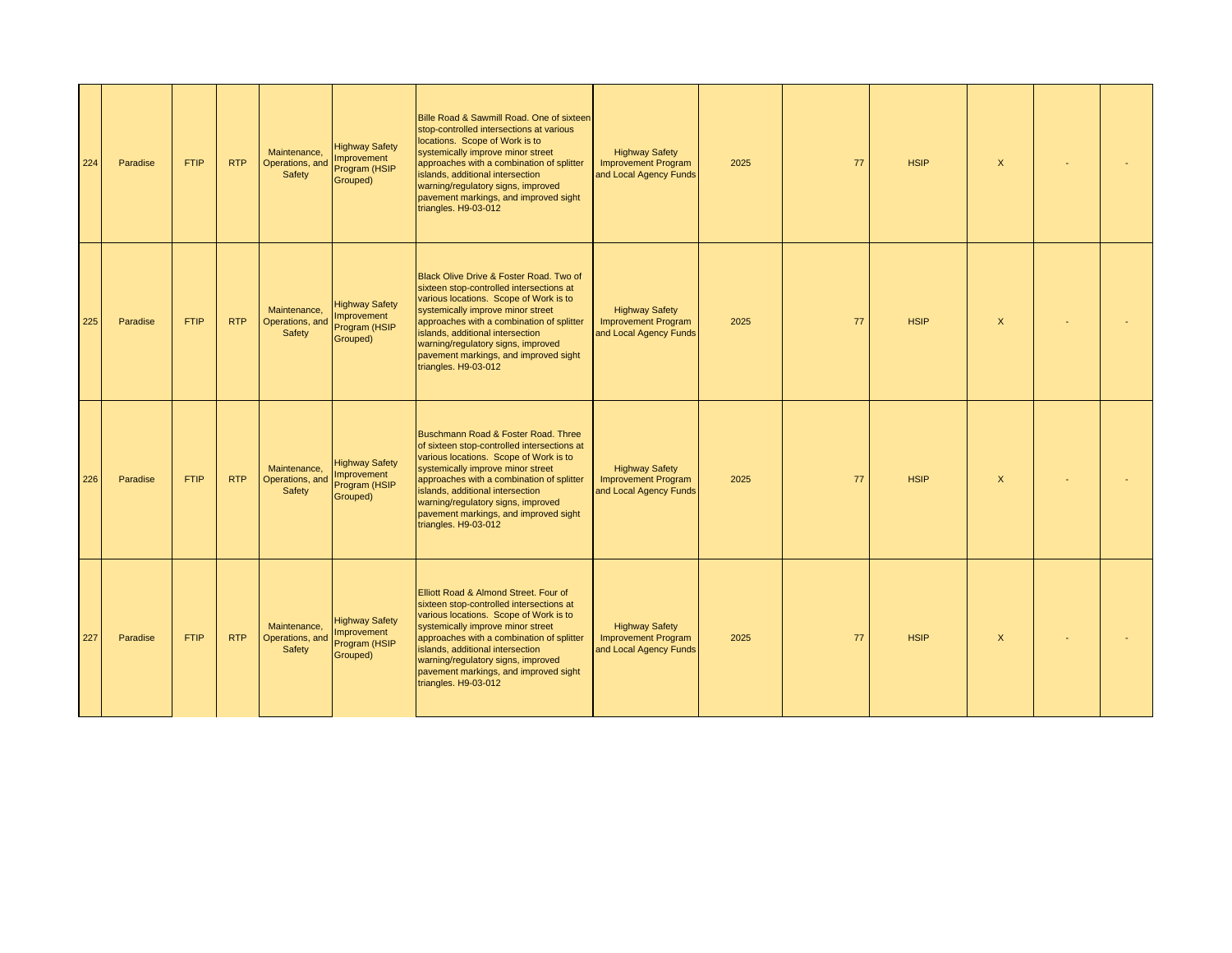| 228 | Paradise | <b>FTIP</b> | <b>RTP</b> | Maintenance.<br>Operations, and<br>Safety | <b>Highway Safety</b><br>nprovement<br>Program (HSIP<br>Grouped) | Scottwood Road & Buschmann Road.<br>Five of sixteen stop-controlled<br>intersections at various locations. Scope<br>of Work is to systemically improve minor<br>street approaches with a combination of<br>splitter islands, additional intersection<br>warning/regulatory signs, improved<br>pavement markings, and improved sight<br>triangles. H9-03-012 | <b>Highway Safety</b><br><b>Improvement Program</b><br>and Local Agency Funds | 2025 | 77 | <b>HSIP</b> | $\boldsymbol{\mathsf{X}}$ |  |
|-----|----------|-------------|------------|-------------------------------------------|------------------------------------------------------------------|-------------------------------------------------------------------------------------------------------------------------------------------------------------------------------------------------------------------------------------------------------------------------------------------------------------------------------------------------------------|-------------------------------------------------------------------------------|------|----|-------------|---------------------------|--|
| 229 | Paradise | <b>FTIP</b> | <b>RTP</b> | Maintenance,<br>Operations, and<br>Safety | <b>Highway Safety</b><br>nprovement<br>Program (HSIP<br>Grouped) | Pentz Road & Skyway. Six of sixteen stop-<br>controlled intersections at various<br>locations. Scope of Work is to<br>systemically improve minor street<br>approaches with a combination of splitter<br>islands, additional intersection<br>warning/regulatory signs, improved<br>pavement markings, and improved sight<br>triangles. H9-03-012             | <b>Highway Safety</b><br><b>Improvement Program</b><br>and Local Agency Funds | 2025 | 77 | <b>HSIP</b> | $\boldsymbol{\mathsf{X}}$ |  |
| 230 | Paradise | <b>FTIP</b> | <b>RTP</b> | Maintenance.<br>Operations, and<br>Safety | <b>Highway Safety</b><br>nprovement<br>Program (HSIP<br>Grouped) | Pentz Road & Stearns Road, Seven of<br>sixteen stop-controlled intersections at<br>various locations. Scope of Work is to<br>systemically improve minor street<br>approaches with a combination of splitter<br>islands, additional intersection<br>warning/regulatory signs, improved<br>pavement markings, and improved sight<br>triangles. H9-03-012      | <b>Highway Safety</b><br><b>Improvement Program</b><br>and Local Agency Funds | 2025 | 77 | <b>HSIP</b> | $\mathsf{x}$              |  |
| 231 | Paradise | <b>FTIP</b> | <b>RTP</b> | Maintenance,<br>Operations, and<br>Safety | <b>Highway Safety</b><br>mprovement<br>Program (HSIP<br>Grouped) | Neal Road & Circlewood Drive. Eight of<br>sixteen stop-controlled intersections at<br>various locations. Scope of Work is to<br>systemically improve minor street<br>approaches with a combination of splitter<br>islands, additional intersection<br>warning/regulatory signs, improved<br>pavement markings, and improved sight<br>triangles. H9-03-012   | <b>Highway Safety</b><br><b>Improvement Program</b><br>and Local Agency Funds | 2025 | 77 | <b>HSIP</b> | $\boldsymbol{\mathsf{X}}$ |  |
| 232 | Paradise | <b>FTIP</b> | <b>RTP</b> | Maintenance,<br>Operations, and<br>Safety | <b>Highway Safety</b><br>nprovement<br>Program (HSIP<br>Grouped) | Neal Road & Grinding Rock Road. Nine of<br>sixteen stop-controlled intersections at<br>various locations. Scope of Work is to<br>systemically improve minor street<br>approaches with a combination of splitter<br>islands, additional intersection<br>warning/regulatory signs, improved<br>pavement markings, and improved sight<br>triangles. H9-03-012  | <b>Highway Safety</b><br><b>Improvement Program</b><br>and Local Agency Funds | 2025 | 77 | <b>HSIP</b> | $\boldsymbol{\mathsf{X}}$ |  |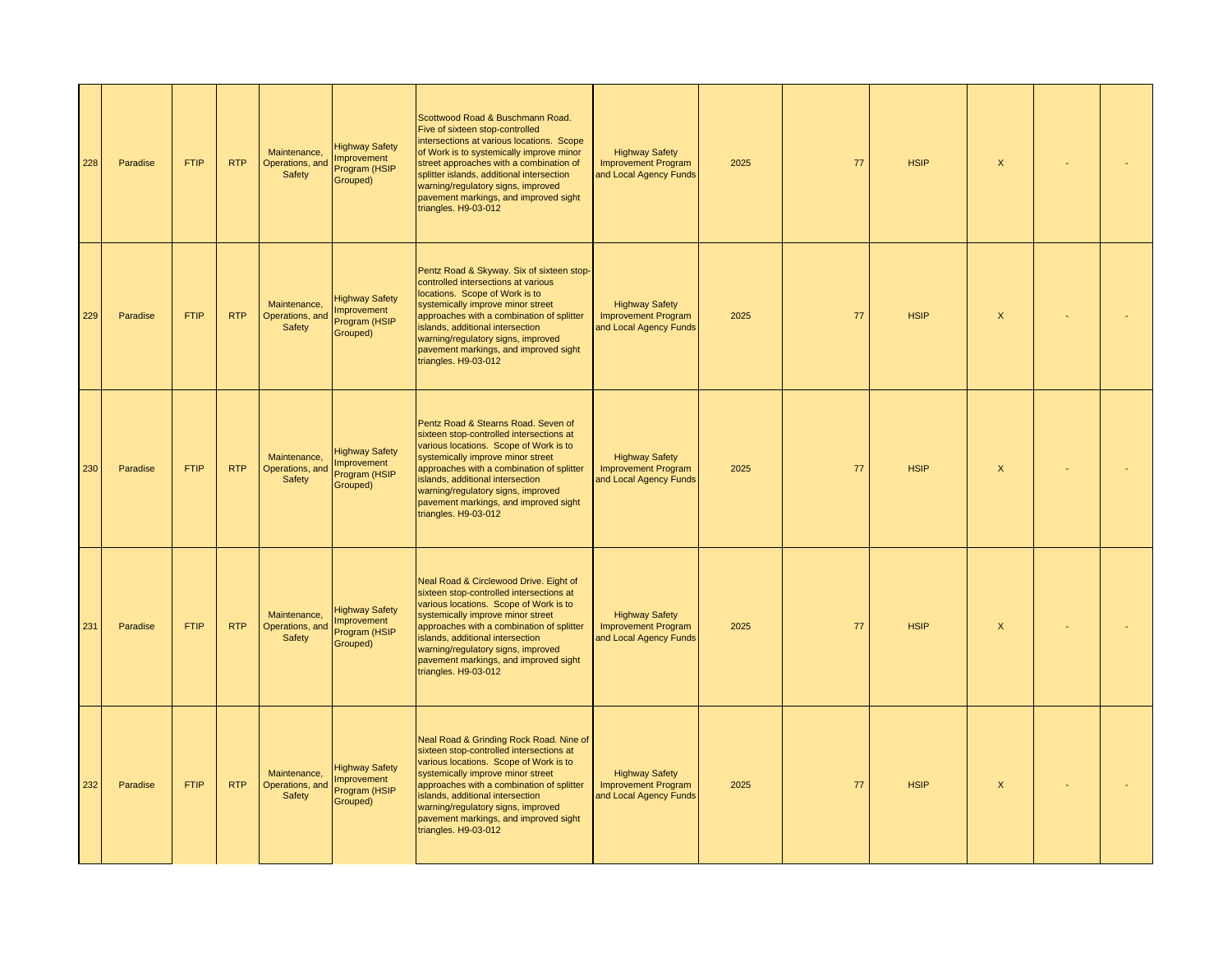| 233 | Paradise | <b>FTIP</b> | <b>RTP</b> | Maintenance,<br>Operations, and<br>Safety | <b>Highway Safety</b><br><b>Improvement</b><br>Program (HSIP<br>Grouped) | Neal Road & Roe Road. Ten of sixteen<br>stop-controlled intersections at various<br>locations. Scope of Work is to<br>systemically improve minor street<br>approaches with a combination of splitter<br>islands, additional intersection<br>warning/regulatory signs, improved<br>pavement markings, and improved sight<br>triangles. H9-03-012                  | <b>Highway Safety</b><br><b>Improvement Program</b><br>and Local Agency Funds | 2025 | 77 | <b>HSIP</b> | $\mathsf{X}$              |  |
|-----|----------|-------------|------------|-------------------------------------------|--------------------------------------------------------------------------|------------------------------------------------------------------------------------------------------------------------------------------------------------------------------------------------------------------------------------------------------------------------------------------------------------------------------------------------------------------|-------------------------------------------------------------------------------|------|----|-------------|---------------------------|--|
| 234 | Paradise | <b>FTIP</b> | <b>RTP</b> | Maintenance,<br>Operations, and<br>Safety | <b>Highway Safety</b><br><b>Improvement</b><br>Program (HSIP<br>Grouped) | Neal Road & Starlight Court. Eleven of<br>sixteen stop-controlled intersections at<br>various locations. Scope of Work is to<br>systemically improve minor street<br>approaches with a combination of splitter<br>islands, additional intersection<br>warning/regulatory signs, improved<br>pavement markings, and improved sight<br>triangles. H9-03-012        | <b>Highway Safety</b><br><b>Improvement Program</b><br>and Local Agency Funds | 2025 | 77 | <b>HSIP</b> | $\mathsf{X}$              |  |
| 235 | Paradise | <b>FTIP</b> | <b>RTP</b> | Maintenance,<br>Operations, and<br>Safety | <b>Highway Safety</b><br>Improvement<br>Program (HSIP<br>Grouped)        | Neal Road & Wayland Road. Twelve of<br>sixteen stop-controlled intersections at<br>various locations. Scope of Work is to<br>systemically improve minor street<br>approaches with a combination of splitter<br>islands, additional intersection<br>warning/regulatory signs, improved<br>pavement markings, and improved sight<br>triangles. H9-03-012           | <b>Highway Safety</b><br><b>Improvement Program</b><br>and Local Agency Funds | 2025 | 77 | <b>HSIP</b> | $\mathsf{X}$              |  |
| 236 | Paradise | <b>FTIP</b> | <b>RTP</b> | Maintenance,<br>Operations, and<br>Safety | <b>Highway Safety</b><br>Improvement<br>Program (HSIP<br>Grouped)        | Pearson Road & Middle Libby Road.<br>Thirteen of sixteen stop-controlled<br>intersections at various locations. Scope<br>of Work is to systemically improve minor<br>street approaches with a combination of<br>splitter islands, additional intersection<br>warning/regulatory signs, improved<br>pavement markings, and improved sight<br>triangles. H9-03-012 | <b>Highway Safety</b><br><b>Improvement Program</b><br>and Local Agency Funds | 2025 | 77 | <b>HSIP</b> | $\boldsymbol{\mathsf{X}}$ |  |